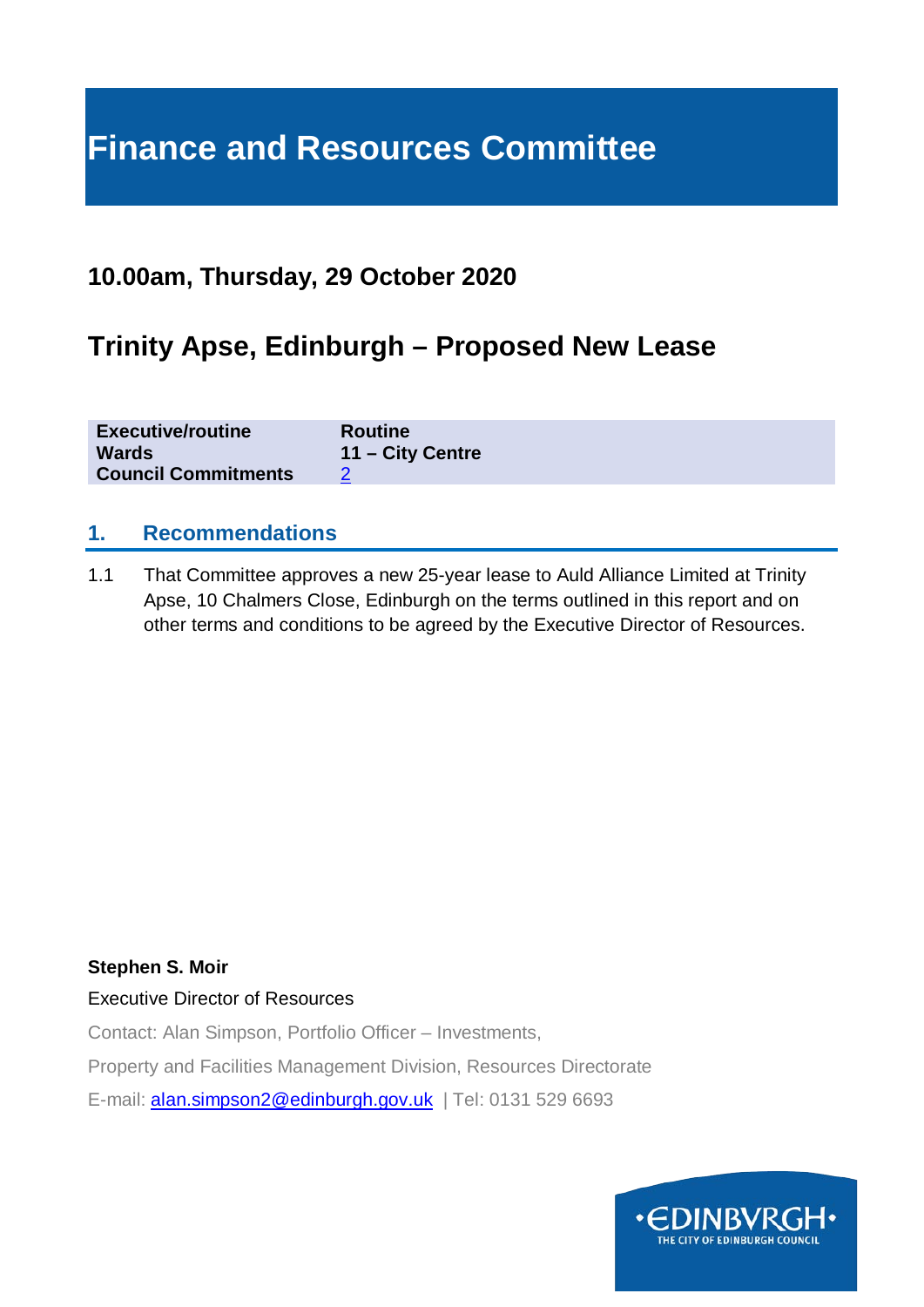**Report**

# **Trinity Apse, 10 Chalmers Close, Edinburgh – Proposed New Lease**

#### **2. Executive Summary**

2.1 Trinity Apse is currently vacant and used on an ad-hoc basis for public events and as a Festival venue. This report seeks approval to grant a new 25-year lease to Auld Alliance Limited on the terms and conditions outlined in the report.

#### **3. Background**

- 3.1 Trinity Apse is a former gothic church building, located just off the High Street at 10 Chalmers Close, extending to 159.25 sq m (1,720 sq ft) as shown outlined in red on the attached plan.
- 3.1 The property was previously used by Culture & Venues as an ad-hoc events space which produced few opportunities for a secure a sustainable revenue stream. Consequently, as the building is surplus to any operational requirement, Estates Officers undertook a marketing campaign with a view to finding a tenant for the property.
- 3.2 At a closing date, the proposal received by from Auld Alliance Limited has been selected as the preferred bidder.

#### **4. Main report**

- 4.1 Auld Alliance Limited was formed in Singapore in 2010 and is now considered to be one of the top whisky bars in the world. The vision for Trinity Apse is to create a tourist whisky heritage centre experience.
- 4.2 The following terms have been provisionally agreed:
	- Subjects Trinity Apse, 10 Chalmers Close, Edinburgh, EH1 1SS;
	- Lease: 25-year lease from 1 March 2021 to 28 February 2046;
	- Rent: E35,000 per annum rising to £45,000 within first five years;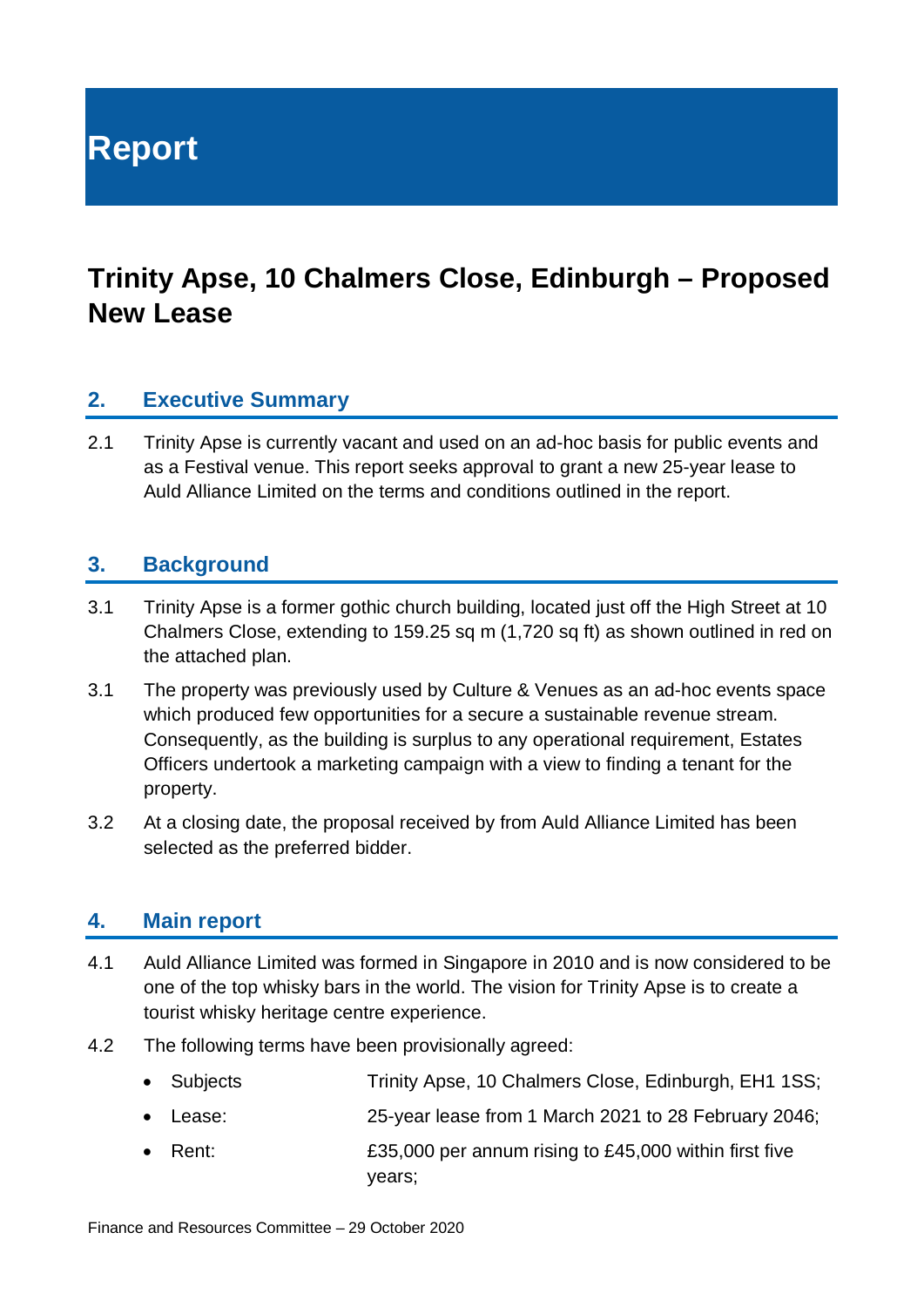- Rent Review: 1 March 2026 and 5 yearly thereafter;
- Use: High end whisky heritage centre;
- Repairs: Full repairing and maintaining obligation;
- Conditions: The lease is conditional on the Tenant obtaining planning consent, building warrant and listed building Consent.
- Costs: Tenant responsible for all Council's legal costs.

#### **5. Next Steps**

5.1 Following Committee approval, Legal Services will be instructed to progress with the documentation to put the conditional lease in place. The lease will commence when all the statutory permissions are in place.

#### **6. Financial impact**

6.1 A new rental stream of £35,000 per annum rising to £45,000 within the first 5 years to the General Property Account. Thereafter the rent will be subject to review every 5 years.

### **7. Stakeholder/Community Impact**

7.1 Ward members have been aware of the recommendations of the report.

### **8. Background reading/external references**

8.1 Not applicable.

#### **9. Appendices**

9.1 Appendix 1 – Location Plan